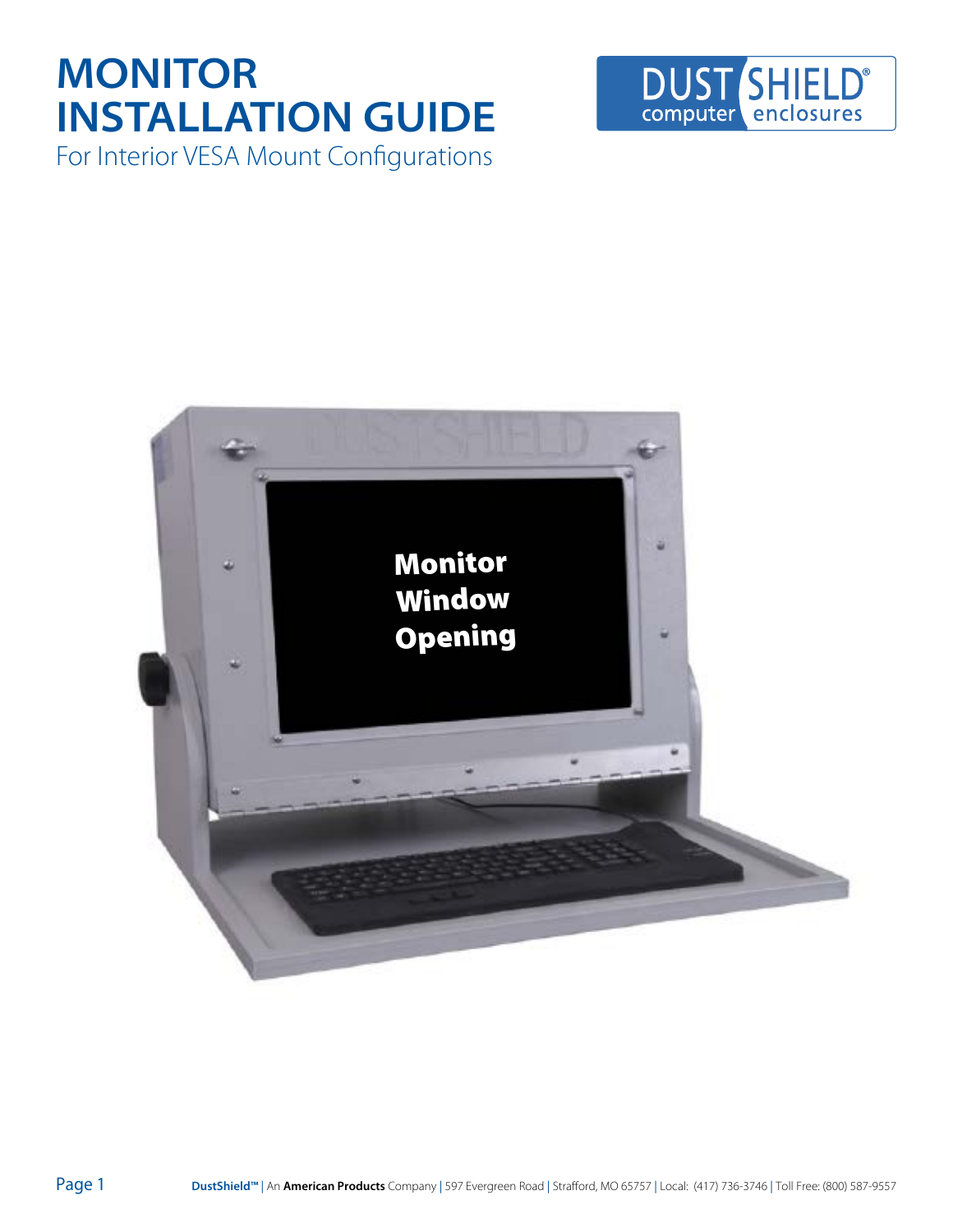

\* Note: We recommend that 2 people perform step 3 of this task \*

**1**

Securely Mount Monitor to Monitor Mounting Bracket using VESA hole pattern and proper screws.

Spacers may need to be incorporated by customer based on monitor make and model.



Securely Adjust Monitor Mounting Bracket to proper width or height (depending on monitor size and DustShield enclosure configuration).



Hold up bracket attached to monitor to interior of DustShield enclosure – monitor display facing out of the enclosure. Mark proper location for bolt/screw holes to mount the Monitor Mounting Bracket properly to the DustShield enclosure. Drill appropriate sized pilot holes through the DustShield enclosure at properly market locations.

Fasten the Monitor Mounting Bracket to the DustShield enclosure.